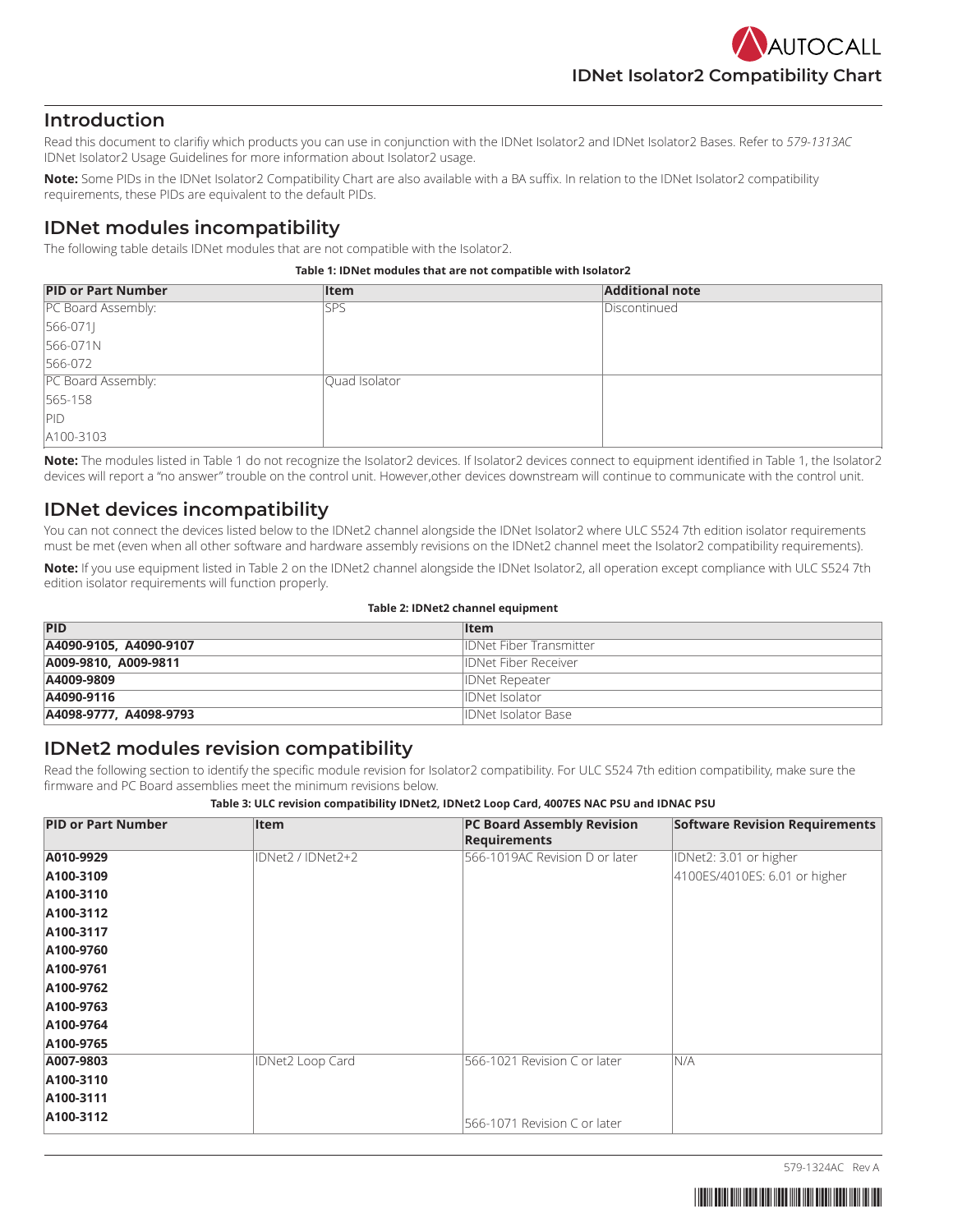

IDNet Isolator2 Compatibility Chart

| Table 3: ULC revision compatibility IDNet2, IDNet2 Loop Card, 4007ES NAC PSU and IDNAC PSU |                  |                                   |                                |
|--------------------------------------------------------------------------------------------|------------------|-----------------------------------|--------------------------------|
| <b>PID or Part Number</b>                                                                  | <b>Item</b>      | <b>PC Board Assembly Revision</b> | Software Revision Requirements |
|                                                                                            |                  | Requirements                      |                                |
| A007-9101                                                                                  | 4007ES NAC PSU   | 566-1030AC Revision F or later    | IDNet2: 3.01 or higher         |
| A007-9102                                                                                  |                  |                                   | 4007ES: 6.01 or higher         |
| A007-9201                                                                                  | 4007ES IDNAC PSU | 566-989AC Revision D or later     | IDNet2: 3.01 or higher         |
| A007-9202                                                                                  |                  |                                   | 4007ES: 6.01 or higher         |

### **Table 4: ULC revision compatibility for 4010ES MSS2**

| <b>PID or Part Number</b> | <b>Item</b> | <b>PC Board Assembly Revision</b><br><b>Requirements</b> | <b>Software Revision Requirements</b> |
|---------------------------|-------------|----------------------------------------------------------|---------------------------------------|
| A010-9401                 | 4010ES MSS2 | 566-1104AC Revision A or later                           | IDNet2: 3.01 or higher                |
| A010-9402                 |             |                                                          | 4010ES: 6.01 or higher                |
| A010-9403                 |             |                                                          |                                       |
| A010-9404                 |             |                                                          |                                       |
| A010-9421                 |             |                                                          |                                       |
| A010-9422                 |             |                                                          |                                       |
| A010-9428                 |             |                                                          |                                       |
| A010-9435                 |             |                                                          |                                       |
| A010-9501                 |             |                                                          |                                       |
| A010-9502                 |             |                                                          |                                       |
| A010-9521                 |             |                                                          |                                       |
| A010-9522                 |             |                                                          |                                       |

#### **Table 5: ULC revision compatibility for 4010ES ESS**

| <b>PID or Part Number</b> | <b>Item</b> | <b>PC Board Assembly Revision</b><br><b>Requirements</b> | <b>Software Revision Requirements</b> |
|---------------------------|-------------|----------------------------------------------------------|---------------------------------------|
| A010-9601                 | 4010ES ESS  | 566-1025AC Revision C or later                           | IDNet2: 3.01 or higher                |
| A010-9602                 |             |                                                          | 4010ES: 6.01 or higher                |
| A010-9604                 |             |                                                          |                                       |
| A010-9621                 |             |                                                          |                                       |
| A010-9622                 |             |                                                          |                                       |
| A010-9623                 |             |                                                          |                                       |
| A010-9624                 |             |                                                          |                                       |
| A010-9633                 |             |                                                          |                                       |
| A010-9711                 |             |                                                          |                                       |
| A010-9712                 |             |                                                          |                                       |
| A010-9721                 |             |                                                          |                                       |
| A010-9722                 |             |                                                          |                                       |

**Note:**

1. The modules listed above recognize the Isolator2 devices and can communicate with them only if the software revision requirements are met.

2. If the assembly (566-XXX) revision requirement is not met but the software is, then the following applies:

- Class A / DCLA or Class X / DCLC operation can not be guaranteed to work to ULC S524 7th edition.

- Class B / DCLB operation meets ULC S524 7th edition.

3. All products sold after the release of the Isolator2 meet the minimum requirements.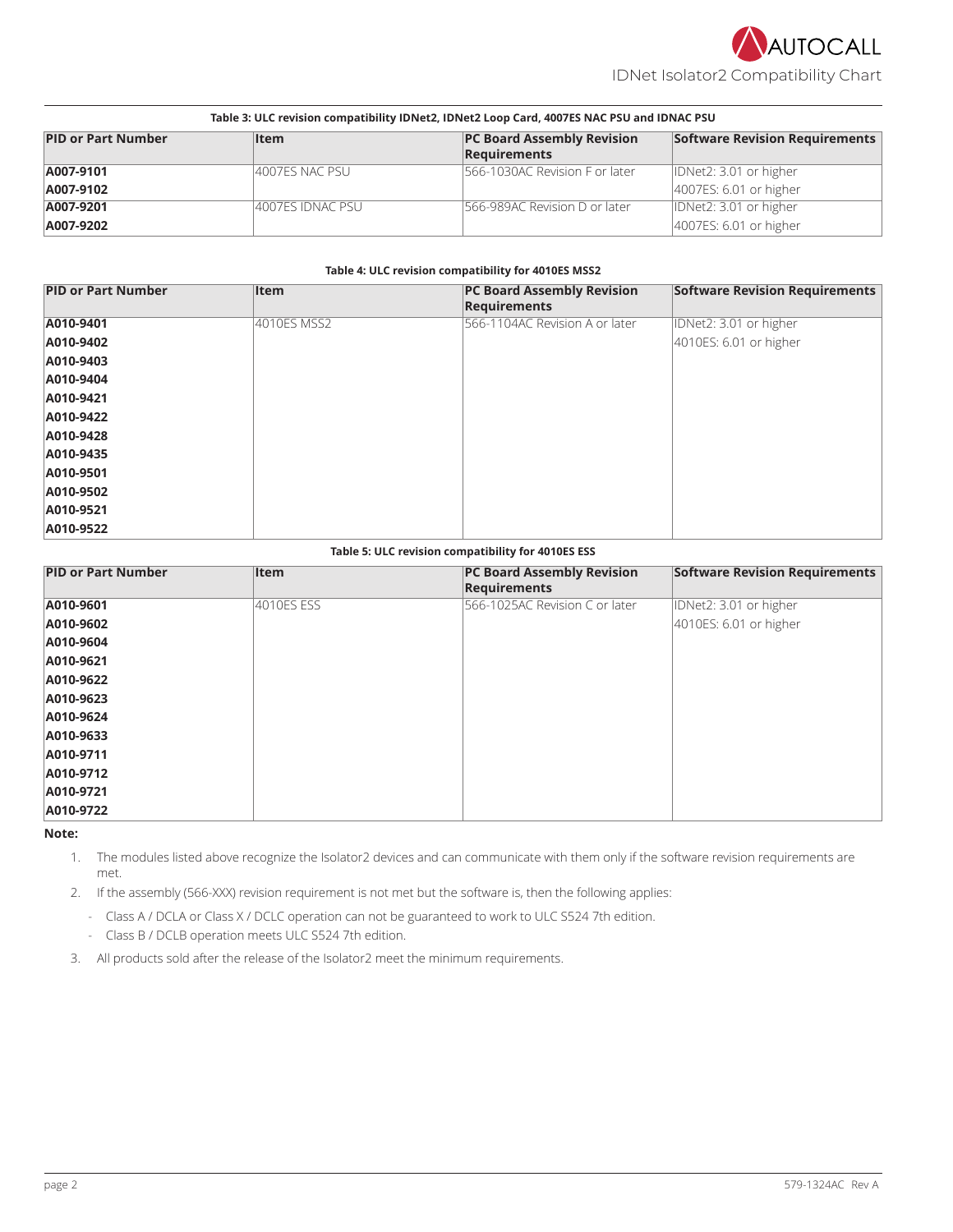# **IDNet devices PC Board assembly compatibility**

For ULC S524 7th edition compatibility, make sure the PC Board assemblies of the active field devices meet the following minimum revisions.

| <b>PID</b>                   | <b>Description</b>                   | PC Board assembly revision requirements |  |  |
|------------------------------|--------------------------------------|-----------------------------------------|--|--|
| A4090-9001                   | Supervised IAM with LED with T-Sense | 565-757 Revision H or later             |  |  |
| A4090-9002                   | Relay IAM                            | 566-913 Revision D or later             |  |  |
| A4090-9007                   | Signal IAM                           | 566-660 Revision E or later             |  |  |
| A4090-9008                   | Dual Contact Relay IAM               | 566-965 Revision D or later             |  |  |
| A4090-9010                   | 8A Relay IAM                         | 566-996 Revision C or later             |  |  |
| A4090-9051                   | Encapsulated Supervised IAM          | 566-582 Revision C or later             |  |  |
| A4090-9118                   | Relay IAM with T-Sense               | 565-980 Revision F or later             |  |  |
| A4090-9119                   | Relay IAM with Unsupervised Input    | 565-981 Revision G or later             |  |  |
| A4090-9121                   | Security Monitor IAM                 | 565-986 Revision F or later             |  |  |
| A4099-9004CA, A4099-9004CAB, | <b>IDNet 2 Stage Pull Station</b>    | 565-759 Revision H or later             |  |  |
| A4099-9004CAF. A4099-9005CA. |                                      |                                         |  |  |
| A4099-9005CAB, A4099-9006CA, |                                      |                                         |  |  |

#### <span id="page-2-0"></span>**Table 6: PC board assembly revision requirements**

### **Note:**

1. You can easily recognize the minimum PC Board Assembly revision of the devices listed in [Table](#page-2-0) 6 is met by verifying the presence of a purple **Isolator2 Compatible** sticker 623-2564.



- 2. If the devices you are using from [Table](#page-2-0) 6 do not have the **Isolator2 Compatible** sticker it means their PC Board assemblies are at revisions older than shown above. You can use them on the system but it will not meet the requirements of ULC S524 7th edition.
- 3. The devices in [Table](#page-2-0) 6 have no minimal firmware requirement.
- 4. All products sold after the release of the Isolator2 meet the minimum requirements.

# **Other compatible IDNet Devices**

All other IDNet devices not mentioned in [Table](#page-2-0) 6 are compatible with the Isolator2 and meet ULC S524 7th edition. They do not have an **Isolator2 Compatible** sticker and do not require a minimum PC Board assembly revision. **Isolator2 Compatible** stickers are only applied to devices and appliances listed in [Table](#page-2-0) 6 that have minimum firmware or PC Board assembly revision requirements to support ULC S524 7th edition Isolator2 operation.